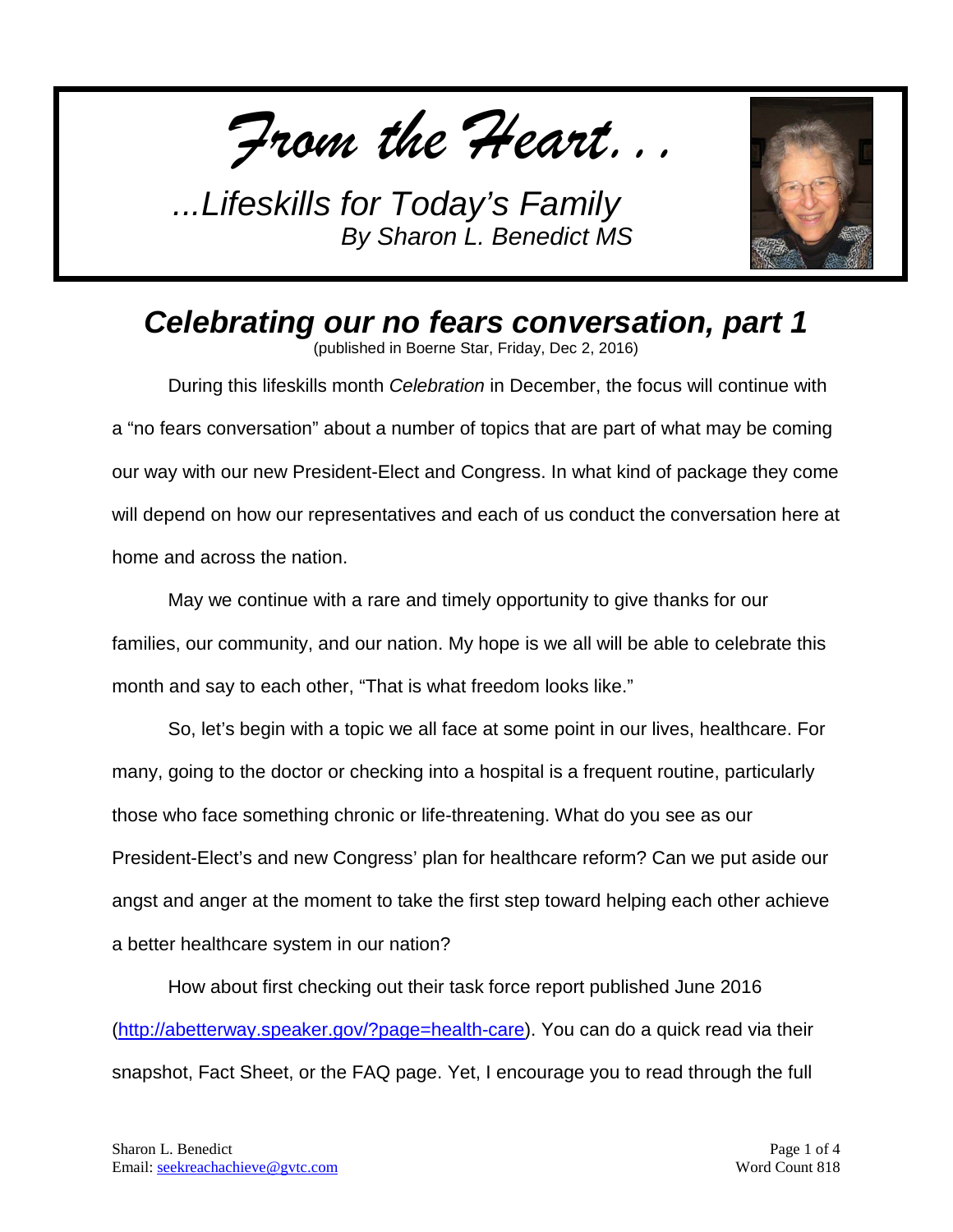report and highlight what is important to you. To seek, reach, and achieve a comprehensive, patient-centered, fully accessible 21<sup>st</sup> century healthcare system what do you want to see as part of the package? Basically, as quoted in their Fact Sheet, our coming Congress is proposing what their plan will mean for our families:

- **More choices and lower costs**. Our plan gives you more control and more choices so that you can pick the plan that meets your needs—not Washington's mandates.
- **Real protections and peace of mind**. Our plan makes sure that you never have to worry about being turned away or having your coverage taken away regardless of age, income, medical conditions, or circumstances.
- **Cutting-edge cures and treatments**. Our plan clears out the bureaucracy to accelerate the development of life-saving devices and therapies.
- **A stronger Medicare**. Our plan protects Medicare for today's seniors and preserves the program for future generations.

These sweeping principles all sound great. Yet, what do they really mean? And more importantly, how will they be implemented? Some hints as to the "how's" are mentioned in their FAQ sheet. Here is their 30 second explanation consisting of ". . . a step-by-step approach to give every American access to quality, affordable health care":

- **Lower costs** Helps people get better health care at a lower cost by ending expensive mandates and getting rid of over \$1 trillion in taxes on health care.
- **More choices** Provides patients with access to financial assistance to choose a plan that fits their needs, as well as more pooling mechanisms, coverage options, and access to wellness programs by getting Washington out of the way.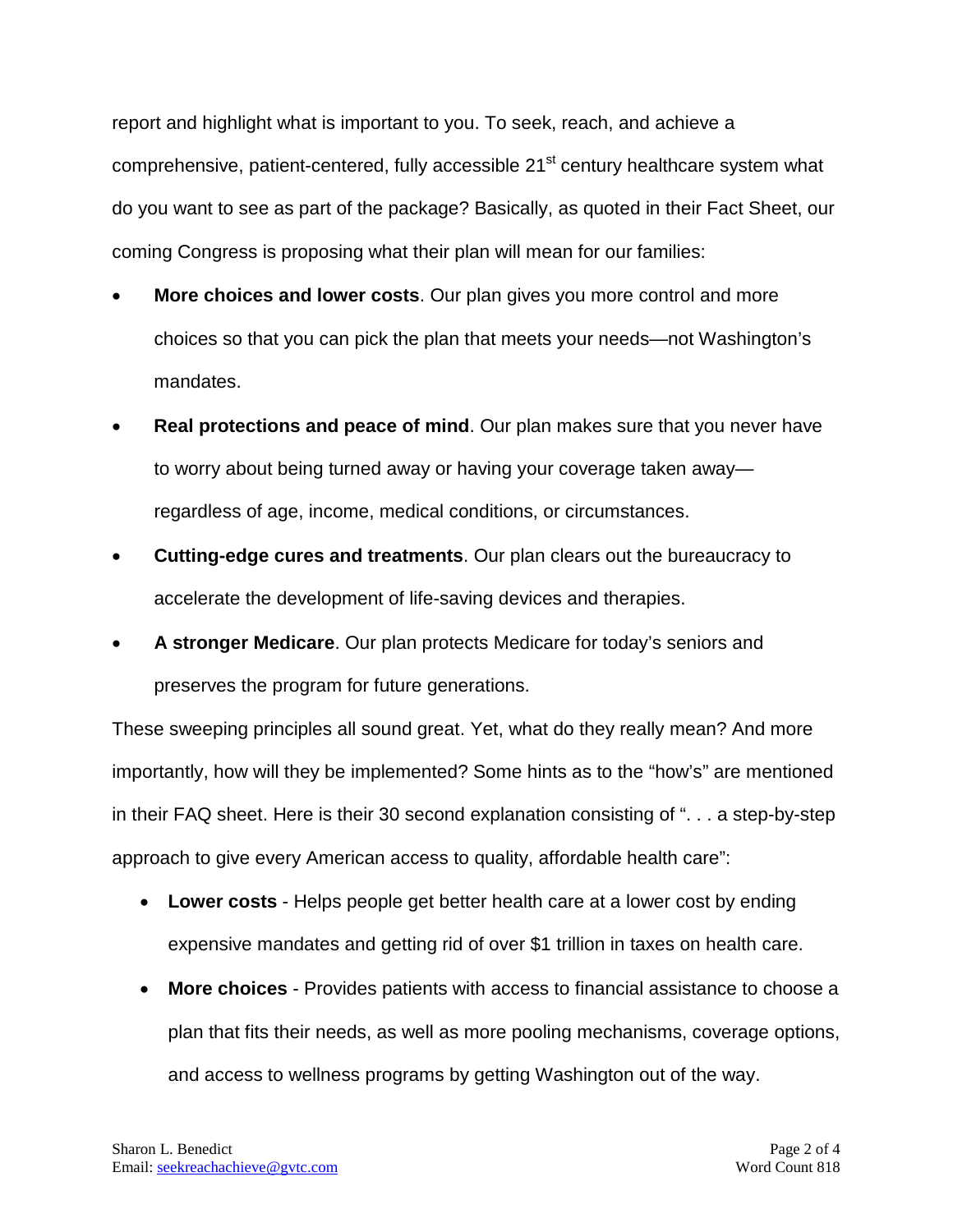- **Peace of mind** Protects those with pre-existing conditions and the most vulnerable, while ensuring every American has financial support to buy the coverage of their choice.
- **Reforms Essential Health Security Programs** Strengthens and secures Medicare for current and future retirees, and provides Medicaid flexibility for the states.

What words caught your eye? For me, words that imply precondition protection, more choice, lower cost, secure Medicare, and cutting-edge cures and treatments got my attention. Sounds like the good parts of Obamacare are also being incorporated.

Whether we agree or disagree on repealing Obamacare in its entirety remains uncertain at this time, in spite of "A Better Way" plan proposed and to be gradually implemented. I still have a number of questions I would love to ask this Healthcare Task Force. How about you? In the next article, those questions will be the focus.

If you also have a question or two, send them my way. I will try to include them and offer some possible resources for you. I am currently reaching out to our Texas and national Congressional representatives to engage in offering input, alongside healthcare professionals I know.

Since they seem to be taking a step-by-step approach, instead of one big legislative bill, they say they are now ". . . taking these ideas to the country, so we can give the people a clear choice . . . ." Want to step up and engage with them on the next step? This just may be your chance to get free from the angst and anger to become part of the solution for the 21<sup>st</sup> century healthcare practice and patient. It won't happen without both practitioners and patients like ourselves proactively involved.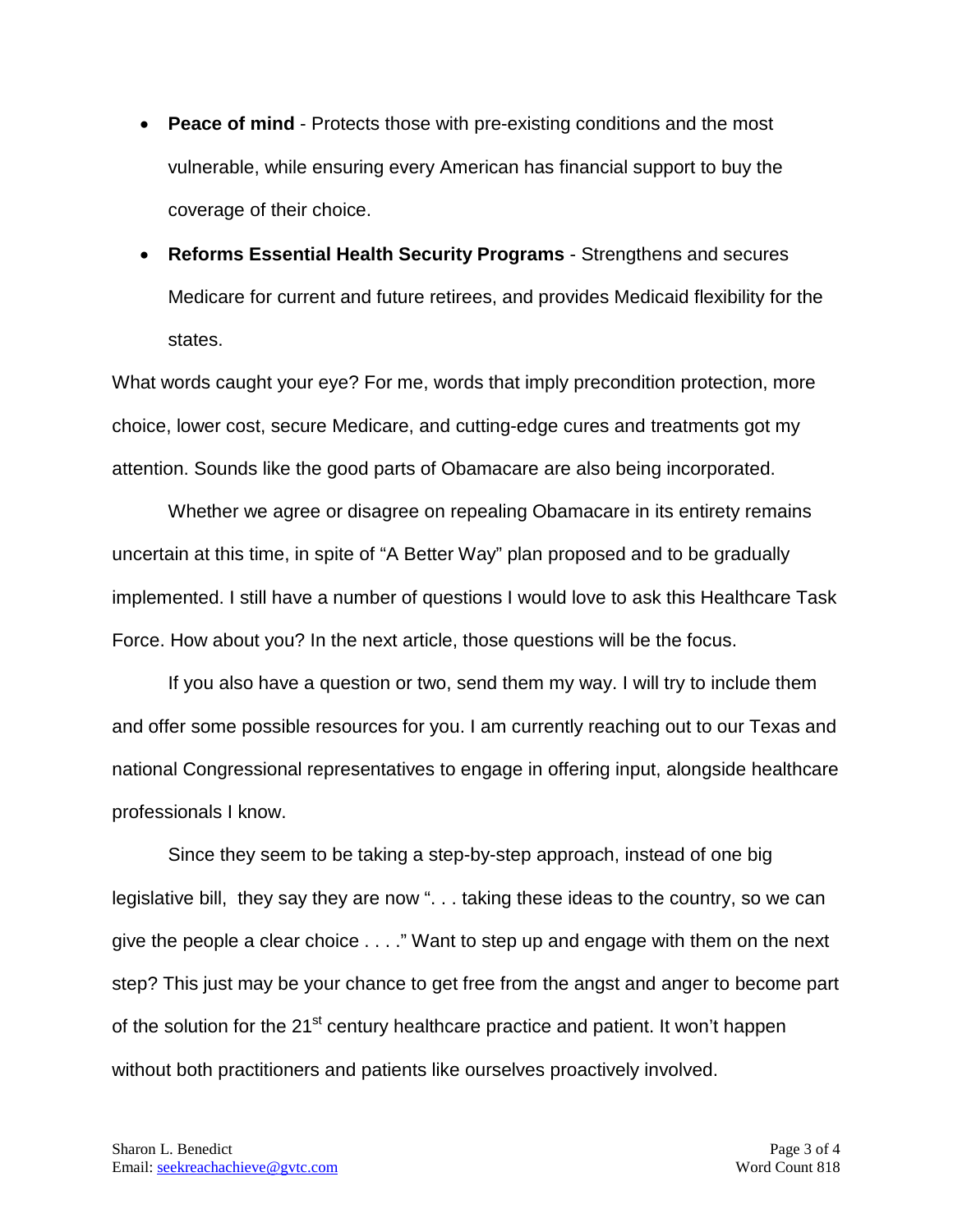--

Sharon L. Benedict, is a speaker, author, and weaver, and loving it! She is available for speaking engagements, free-lance writing, and will even weave you a one-of-kind creation, just for you. Sharon also welcomes your questions and comments and can be contacted at *[seekreachachieve@gvtc.com](mailto:seekreachachieve@gvtc.com)*. Visit her website at *[www.celebratingyourjourney.com](http://www.celebratingyourjourney.com/)*.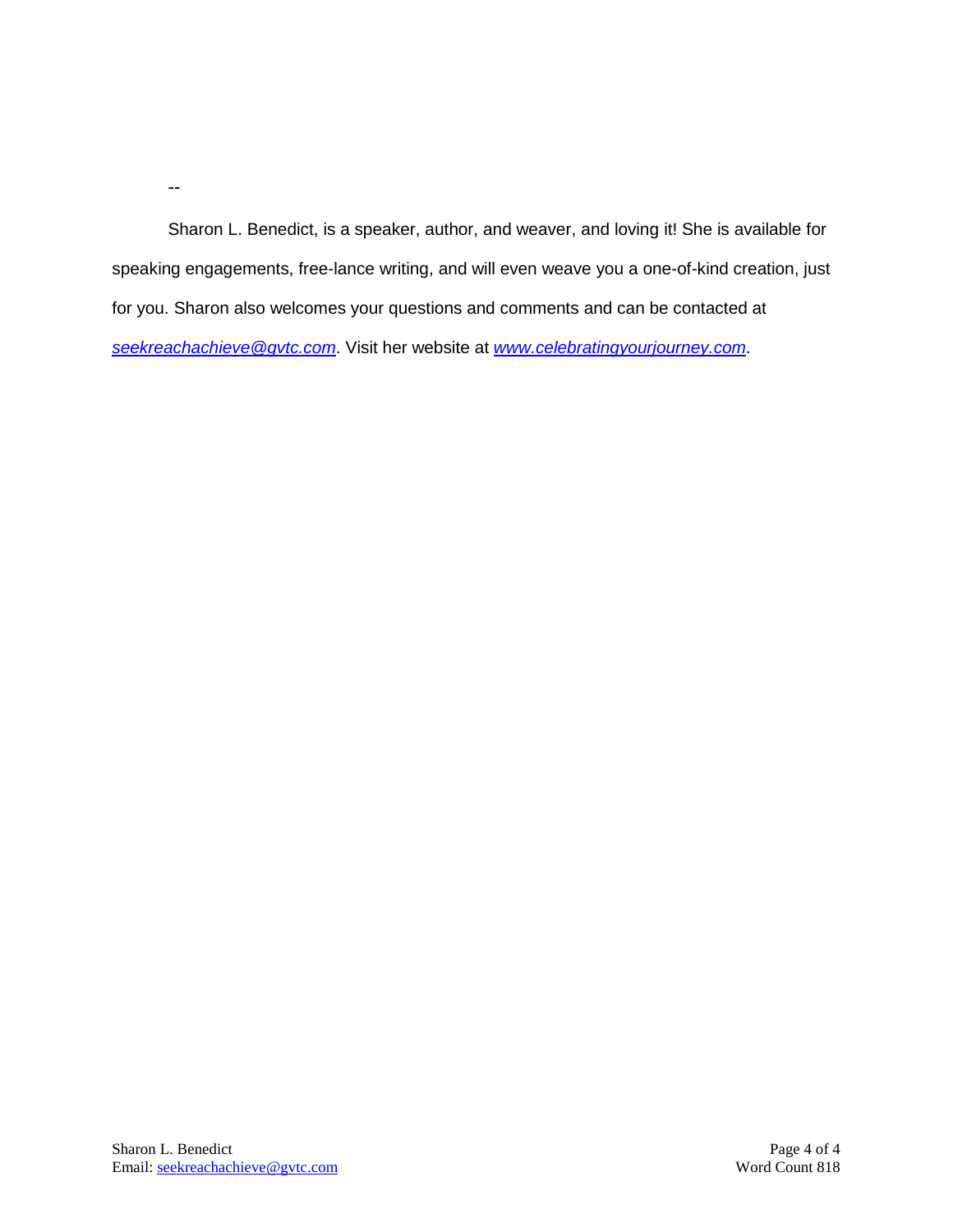*From the Heart...*



# *Celebrating our no fears conversation, part 2*

(published in Boerne Star, Friday, Dec 9, 2016)

Here we are again, hopefully having a no fears conversation about one topic that

affects us all each and every day, healthcare. Were you able to read through the task

force report proposed June 22, 2016 [\(http://abetterway.speaker.gov/?page=health-](http://abetterway.speaker.gov/?page=health-care)

[care\)](http://abetterway.speaker.gov/?page=health-care)? If not, you can get started with the snapshot, Fact Sheet, or the FAQ page. Yet,

you will get a better glimpse of what this report claims to offer by reading the report.

Then be sure to highlight what is important to you.

There are seven sections to the report:

- High-Quality Health Care for All
- Obamacare Has Not Worked
- More Choice, Lower Costs, Greater Flexibility
- Protecting and Strengthening Coverage Options for All Americans
- Medicaid Reform: Empowering States and Increasing Flexibility
- Promoting Innovation in Health Care
- Protecting and Preserving Medicare

As you highlight, write down any questions you would like to ask them about

each section. I know I have many questions and will be sending them my

representatives shortly. How about you? To seek, reach, and achieve a comprehensive,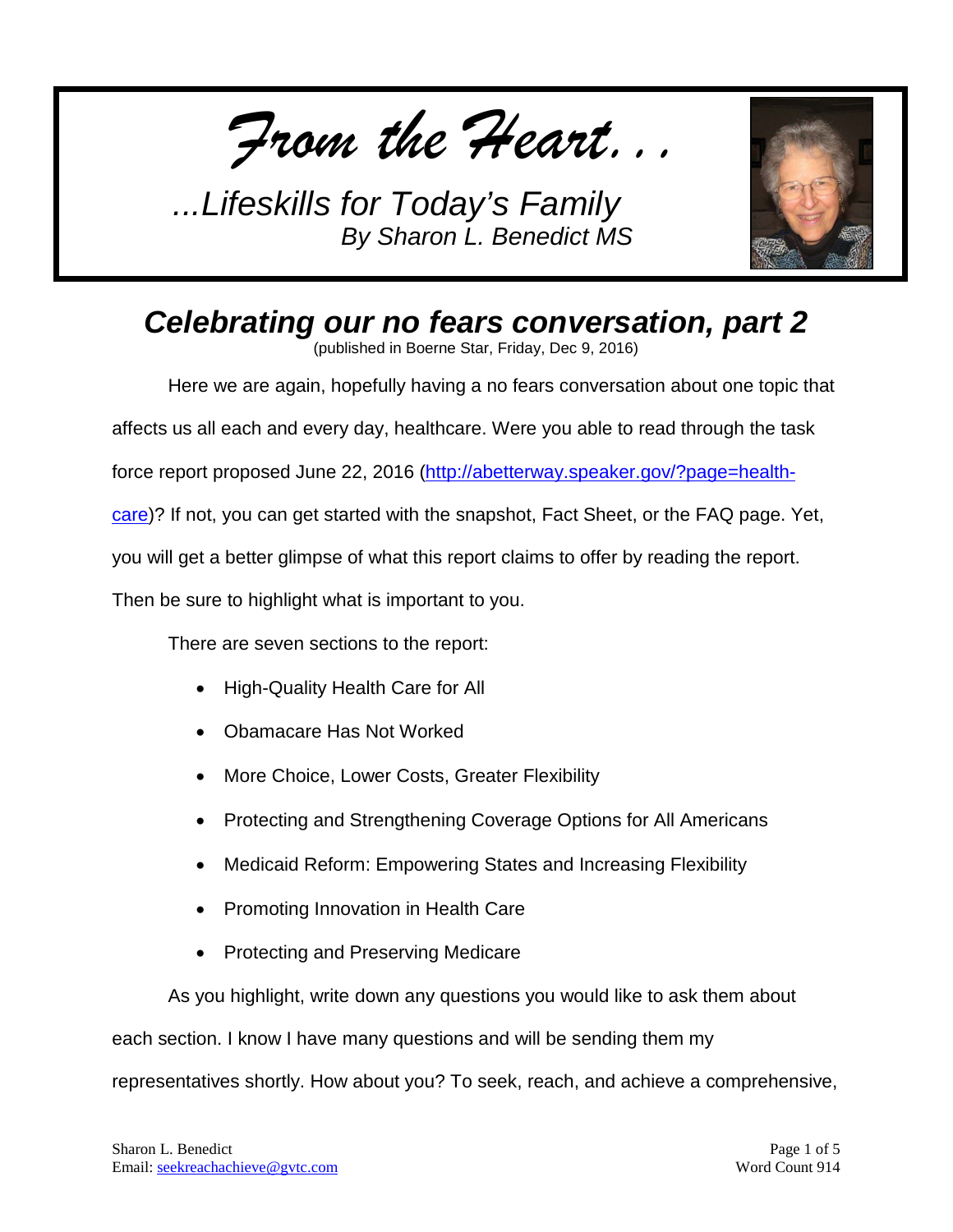fully accessible 21<sup>st</sup> century healthcare system what do you want to see as part of the package? As a quick repeat, as quoted in their Fact Sheet, Congress is proposing what their plan will mean for our families:

- **More choices and lower costs**. Our plan gives you more control and more choices so that you can pick the plan that meets your needs—not Washington's mandates.
- **Real protections and peace of mind**. Our plan makes sure that you never have to worry about being turned away or having your coverage taken away regardless of age, income, medical conditions, or circumstances.
- **Cutting-edge cures and treatments**. Our plan clears out the bureaucracy to accelerate the development of life-saving devices and therapies.
- **A stronger Medicare**. Our plan protects Medicare for today's seniors and preserves the program for future generations.

My first question here is "how do they intend to extend these principles into practice?" Again, to repeat, some hints as to the "how's" are mentioned in their FAQ sheet. Here is their 30 second explanation consisting of ". . . a step-by-step approach to give every American access to quality, affordable health care":

- **Lower costs** Helps people get better health care at a lower cost by ending expensive mandates and getting rid of over \$1 trillion in taxes on health care.
- **More choices** Provides patients with access to financial assistance to choose a plan that fits their needs, as well as more pooling mechanisms, coverage options, and access to wellness programs by getting Washington out of the way.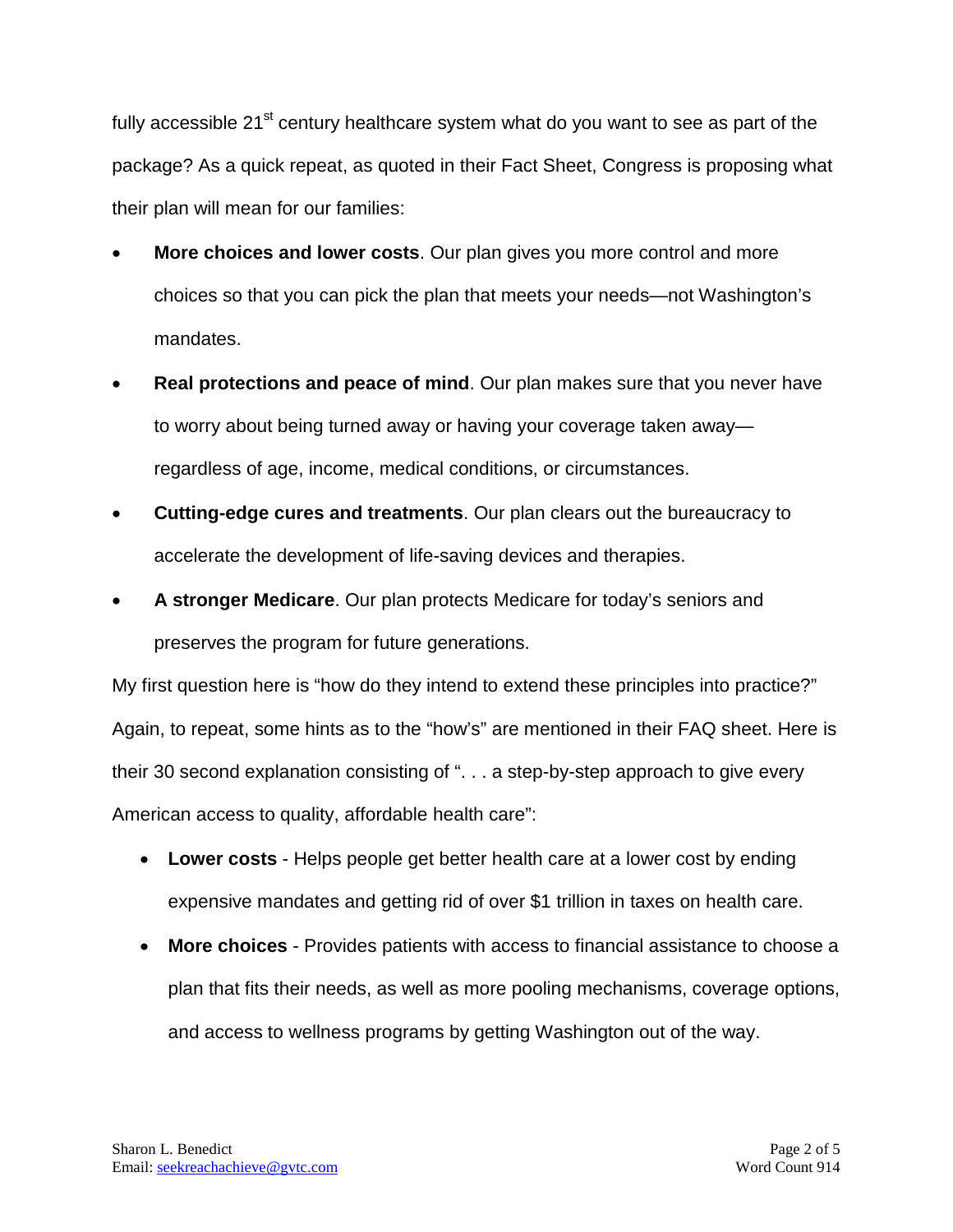- **Peace of mind** Protects those with pre-existing conditions and the most vulnerable, while ensuring every American has financial support to buy the coverage of their choice.
- **Reforms Essential Health Security Programs** Strengthens and secures Medicare for current and future retirees, and provides Medicaid flexibility for the states.

Since they seem to be taking a step-by-step approach, instead of one big legislative bill, they say they are now ". . . taking these ideas to the country, so we can give the people a clear choice . . . ." Here's your chance to engage in the process before anything becomes law. Before it's too late, want to become part of the solution for the 21<sup>st</sup> century healthcare practice and patient?

Reading through the report I come up with these questions related to each section:

## • *High-Quality Health Care for All*

QUESTION: With a "wholly integrated system" and the 21<sup>st</sup> Century Cures Act, how are you going to specifically promote better choices, flexibility, and innovation while protecting our nation's most vulnerable?

## • *Obamacare Has Not Worked*

QUESTION: If you are going to repeal Obamacare, how are you going to specifically preserve the good parts, such as precondition protection, coverage on dependents, and others?

• *More Choices, Lower Costs, Greater Flexibility*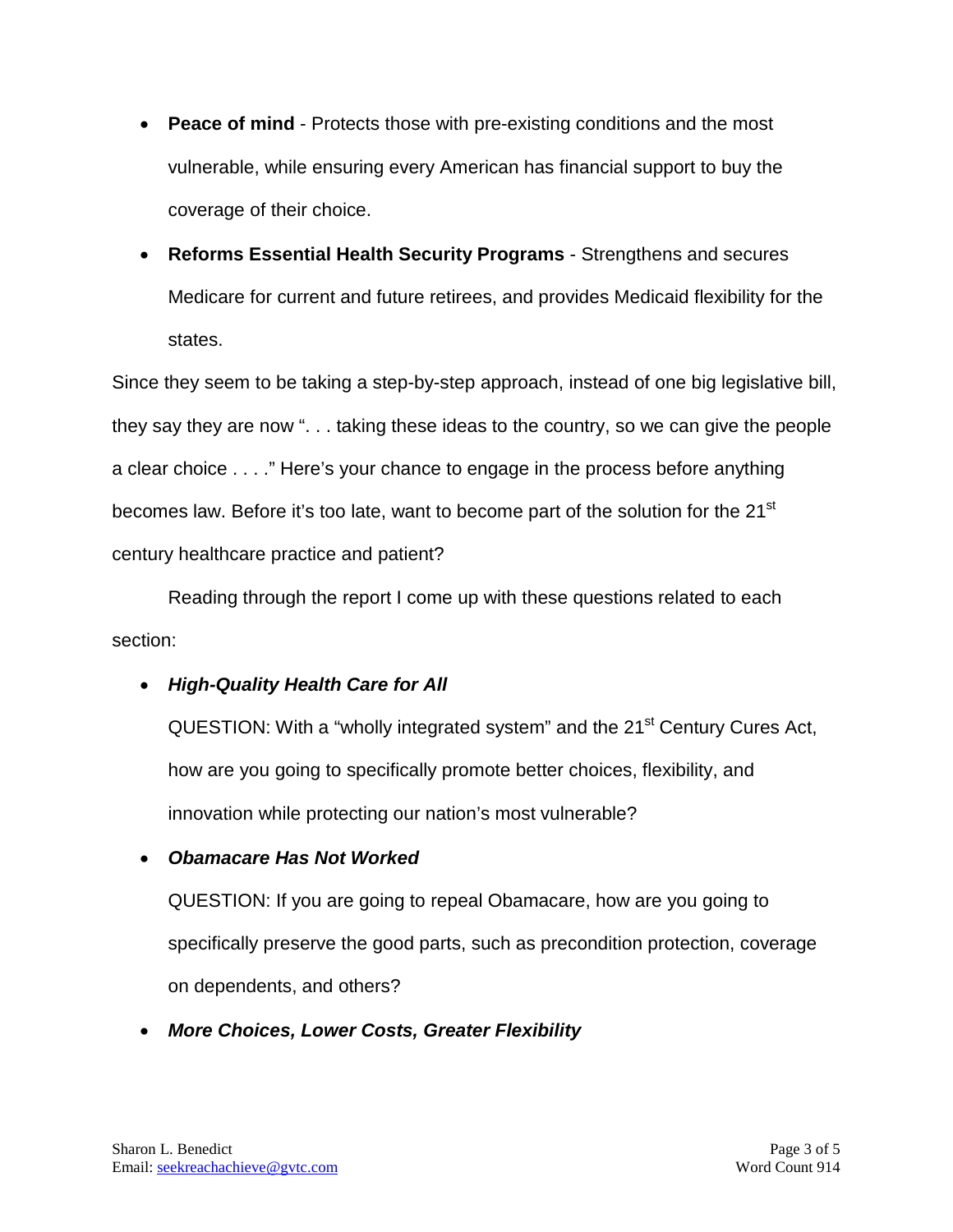QUESTION: With the eight recommendations listed and the " . . . imperative to move in an entirely new direction that reflects a 21<sup>st</sup> century approach to health care . . .", how will you not just make insurance plans more available and cost effective for families and employees but also have insurance companies provide more comprehensive coverage for preventative, wellness, and integrative programs and therapeutics (the word "integrative" in the question does not refer to "the system" but to the type of healthcare provided via integrative/functional medicine practices)?

What questions have you come up with so far? The concluding four sections of the task force report and my questions will be covered in the part 3 article, next week. I hope you are giving some time and thought to this very important part of your life and your family.

And if you are wondering where to send your questions for a response, I recommend you contact your Congressional representative for your district. You can then either submit your questions to your representative or request, if possible, they connect you with Congressman Kevin Brady's office (representing 8<sup>th</sup> Congressional District, Conroe, Texas). Brady is the Chair for the House Ways & Means Committee and helped author A Better Way task force report.

Please be courteous and respectful as you indicate your interest in offering input, have questions about the task force report and the step-by-step process for healthcare reform.

--

Sharon L. Benedict, is a speaker, author, and weaver, and loving it! She is available for speaking engagements, free-lance writing, and will even weave you a one-of-kind creation, just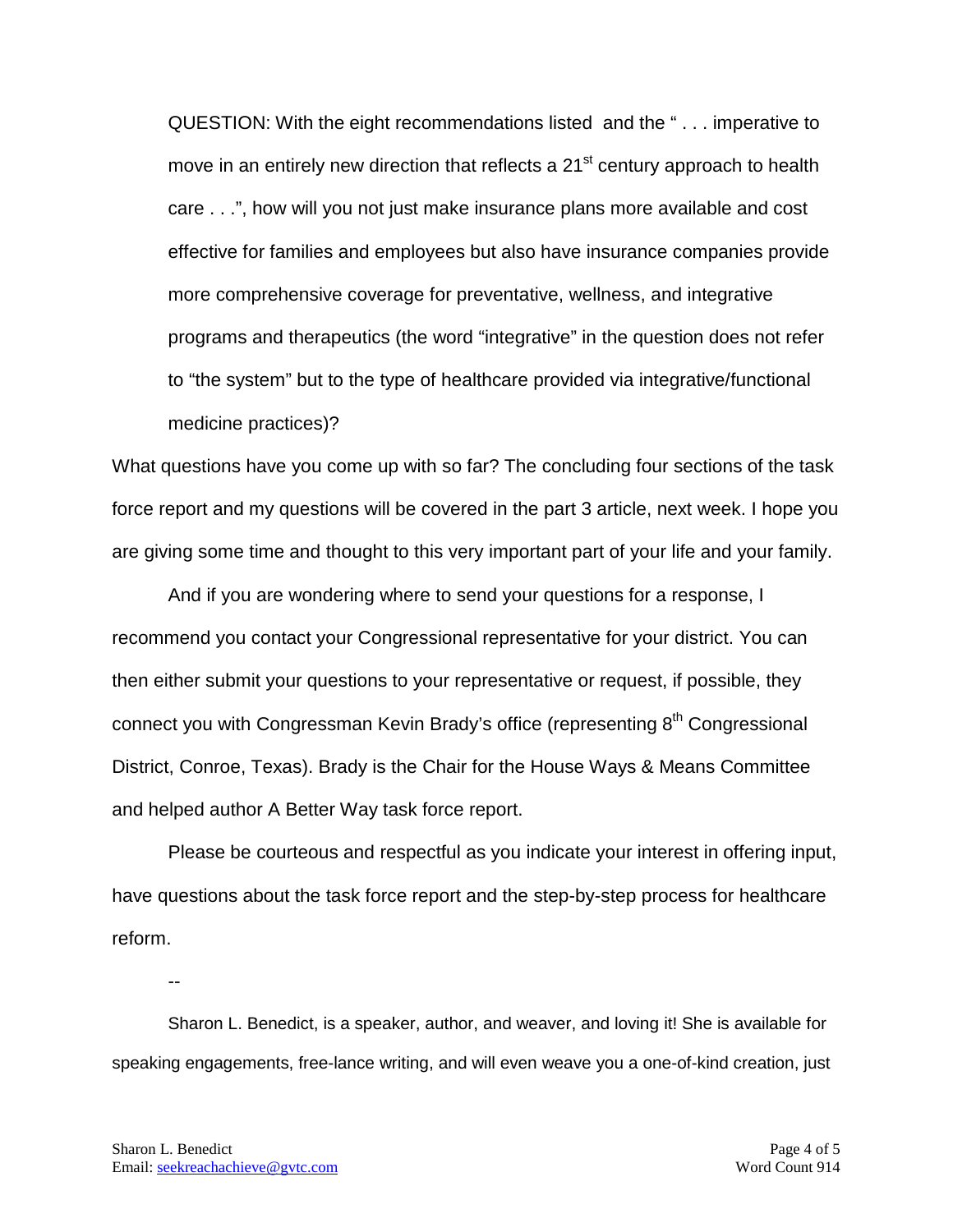for you. Sharon also welcomes your questions and comments and can be contacted at *[seekreachachieve@gvtc.com](mailto:seekreachachieve@gvtc.com)*. Visit her website at *[www.celebratingyourjourney.com](http://www.celebratingyourjourney.com/)*.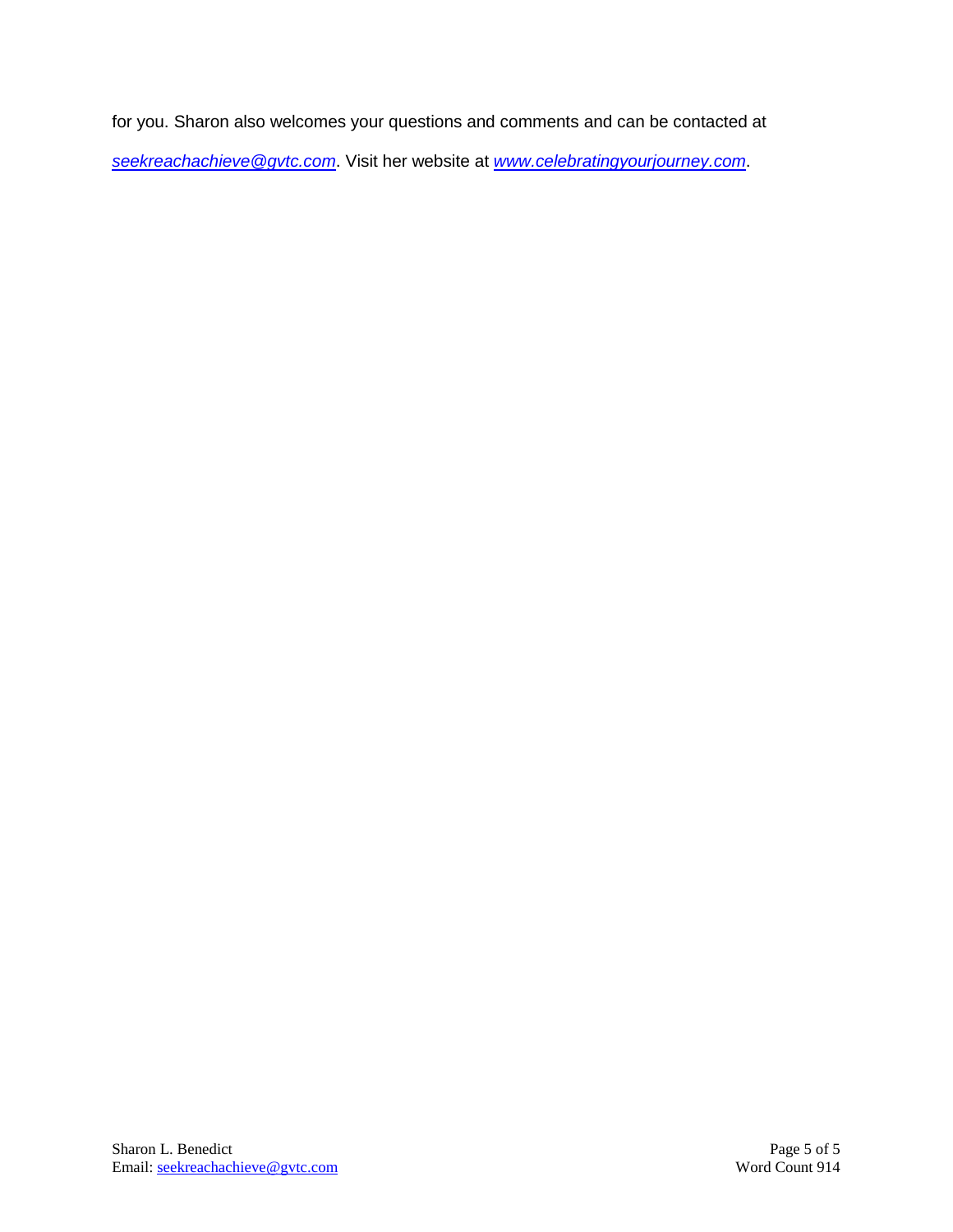*From the Heart...*



*Celebrating our no fears conversation, part 3* (published in Boerne Star, Friday, Dec 16, 2016)

Were you able to read through the task force report proposed June 22, 2016 [\(http://abetterway.speaker.gov/?page=health-care\)](http://abetterway.speaker.gov/?page=health-care). After highlighting what is important to you, what questions for you came up with each section? There are seven sections to the report: High-Quality Health Care for All, Obamacare Has Not Worked, More Choices, Lower Costs, Greater Flexibility, Protecting and Strengthening Coverage Options for All Americans, Medicaid Reform: Empowering States and Increasing Flexibility, Promoting Innovation in Health Care, and Protecting and Preserving Medicare.

In the previous article, I included some questions for sections 1-3. And since the report reflects taking a step-by-step approach, instead of one big legislative bill, we possibly have some time to give our input in the months ahead. I wouldn't wait although as they say they are now ". . . taking these ideas to the country, so we can give the people a clear choice . . . ." Here's your chance to engage in the process before anything becomes law. Before it's too late, want to become part of the solution for the 21<sup>st</sup> century healthcare practice and patient?

My questions for the first three sections were as follows: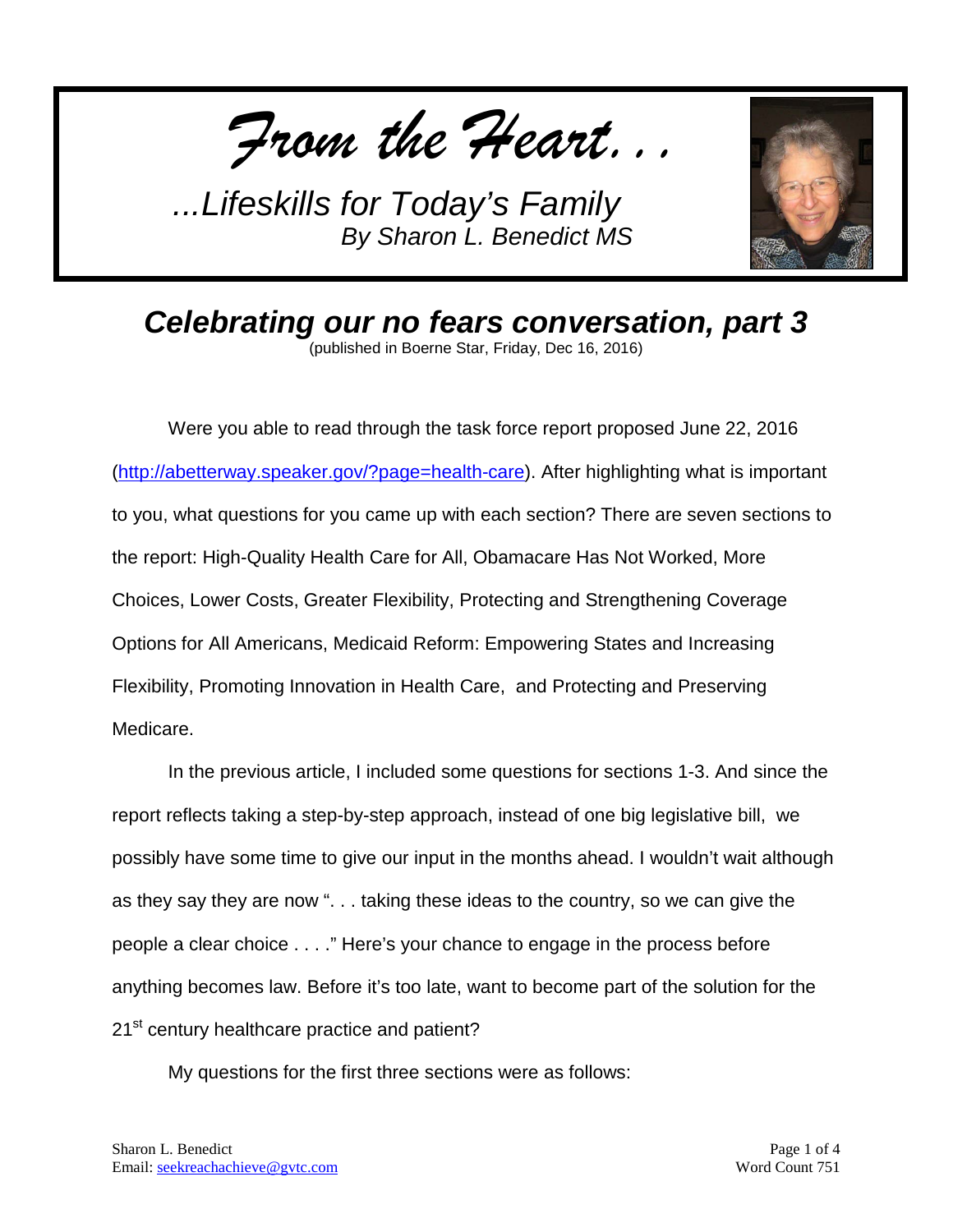- With a "wholly integrated system" and the 21<sup>st</sup> Century Cures Act, how are you going to specifically promote better choices, flexibility, and innovation while protecting our nation's most vulnerable?
- If you are going to repeal Obamacare, how are you going to specifically preserve the good parts, such as precondition protection, coverage on dependents, and others
- With the eight recommendations listed and the "... imperative to move in an entirely new direction that reflects a 21<sup>st</sup> century approach to health care . . .", how will you not just make insurance plans more available and cost effective for families and employees but also have insurance companies provide more comprehensive coverage for preventative, wellness, and integrative programs and therapeutics (the word "integrative" in the question does not refer to "the system" but to the type of healthcare via integrative/functional medicine practices)?

Do any of your questions match mine? Let's go to the next four sections. Read those sections one more time before writing down your questions.

## • *Protecting and Strengthening Coverage Options for All Americans*

QUESTION: Since you say that "commonsense protections must be in place to ensure Americans are treated fairly by insurance companies", how are you going to specifically ensure your recommendations stand firm (Pre-existing Condition Protections, State Innovation Grants, Practical Reforms, High-Risk Pools, Coverage Protections, Open Enrollment Period, Continuous Coverage Protections, Protecting Life and Conscious Rights, Fair Premium)?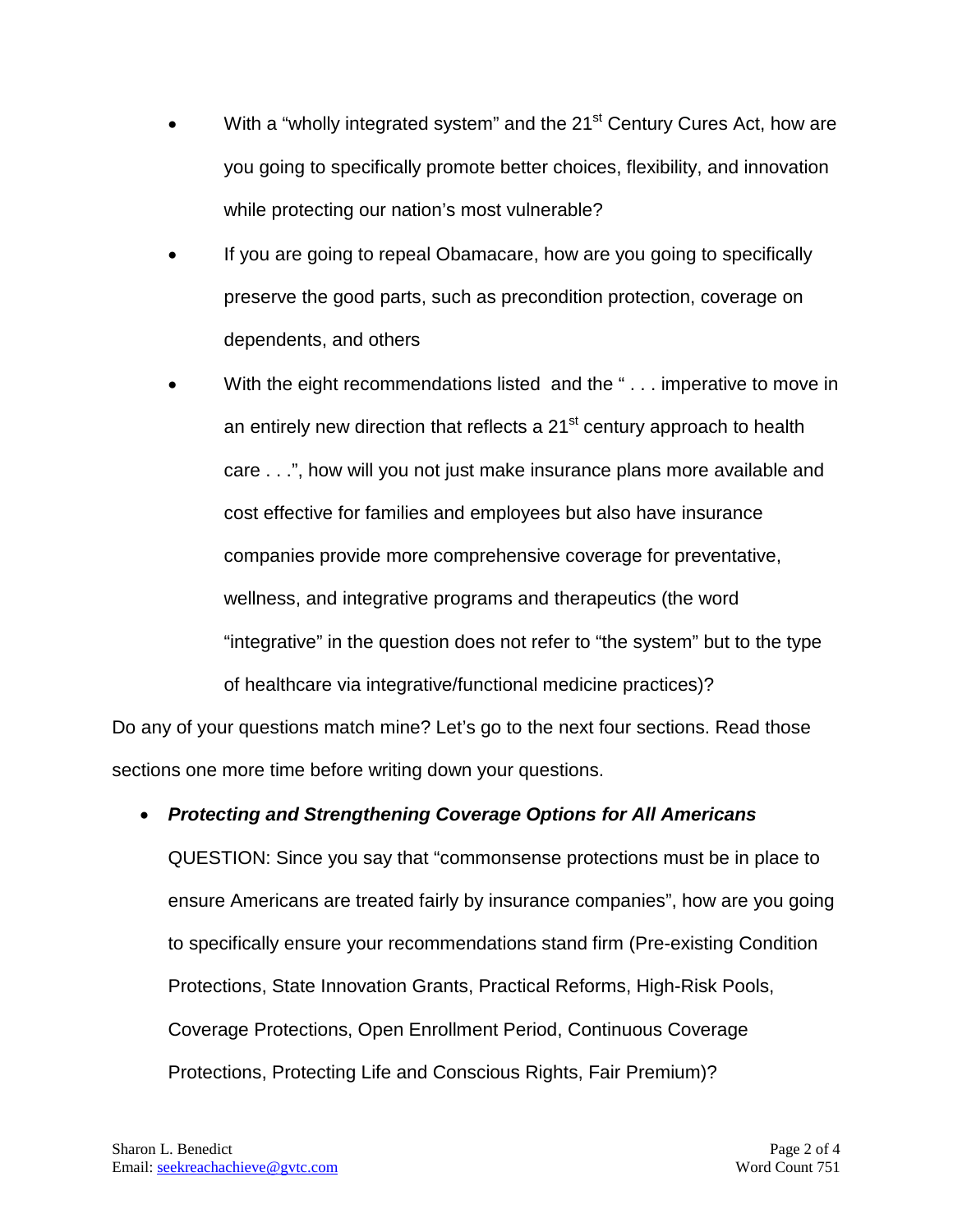#### • *Medicaid Reform: Empowering States and Increasing Flexibility*

QUESTION: Historically, Medicaid eligibility was largely limited to low-income children, pregnant women, parents of dependent children, elderly individuals, and individuals with disabilities. However, Obamacare included a Medicaid expansion that allowed states to expand Medicaid eligibility to people under the age of 65 with income up to 138 percent of the federal poverty level. Based on reforming this expansion eligibility, how are you going to make sure those who are above poverty level and no longer eligible for Medicaid will have access to affordable insurance that meets their needs?

#### • *Promoting Innovation in Health Care*

QUESTION: What kind of innovations are you specifically referring to beside drug and devices development for cutting edge cures? How are you engaging the integrative medicine and function medicine practices and providers in the dialogue, legislation, and implementation process?

#### • *Protecting and Preserving Medicare*

QUESTION: Based on the many repeals, reforms, and recommendations being implemented over an appropriate 10 years time period, how are you going to monitor and access success or failure of so many moving parts? How are you going to stay in touch with patients and providers to access outcomes from their perspectives?

If you were sitting in front of your congressional representative, what questions would you ask him or her about this report and plan? I am sure as you read through the report it all seems so overwhelming. I understand. Yet, no matter how complicated it looks like,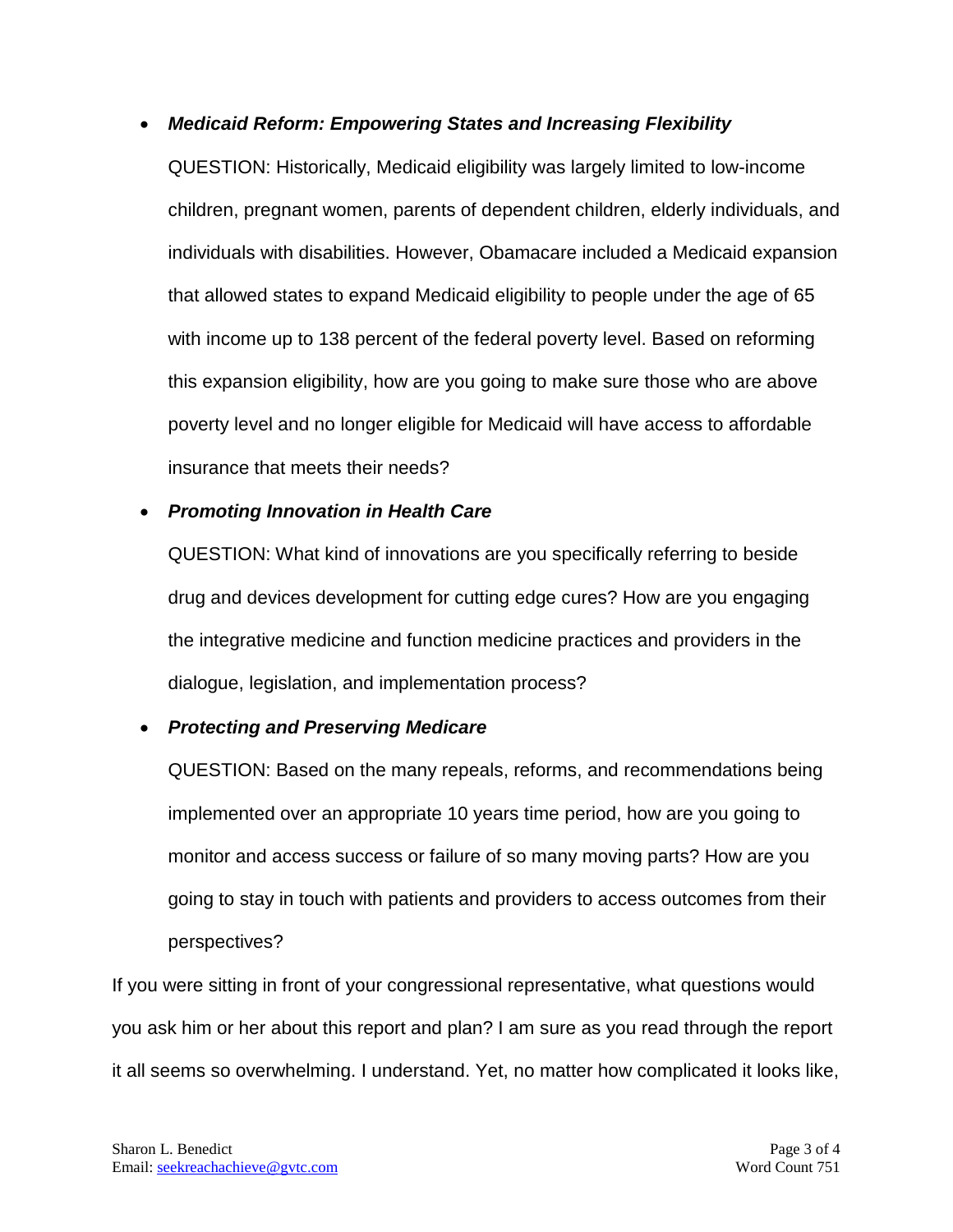each of us need to step up to the challenge. Let's keep them accountable to their words and actions so none of us will fall through the healthcare reform cracks. Let's also be a voice for those who cannot speak for themselves, whether they are physically or financially unable to. Are you stepping up?

--

Sharon L. Benedict, is a speaker, author, and weaver, and loving it! She is available for speaking engagements, free-lance writing, and will even weave you a one-of-kind creation, just for you. Sharon also welcomes your questions and comments and can be contacted at *[seekreachachieve@gvtc.com](mailto:seekreachachieve@gvtc.com)*. Visit her website at *[www.celebratingyourjourney.com](http://www.celebratingyourjourney.com/)*.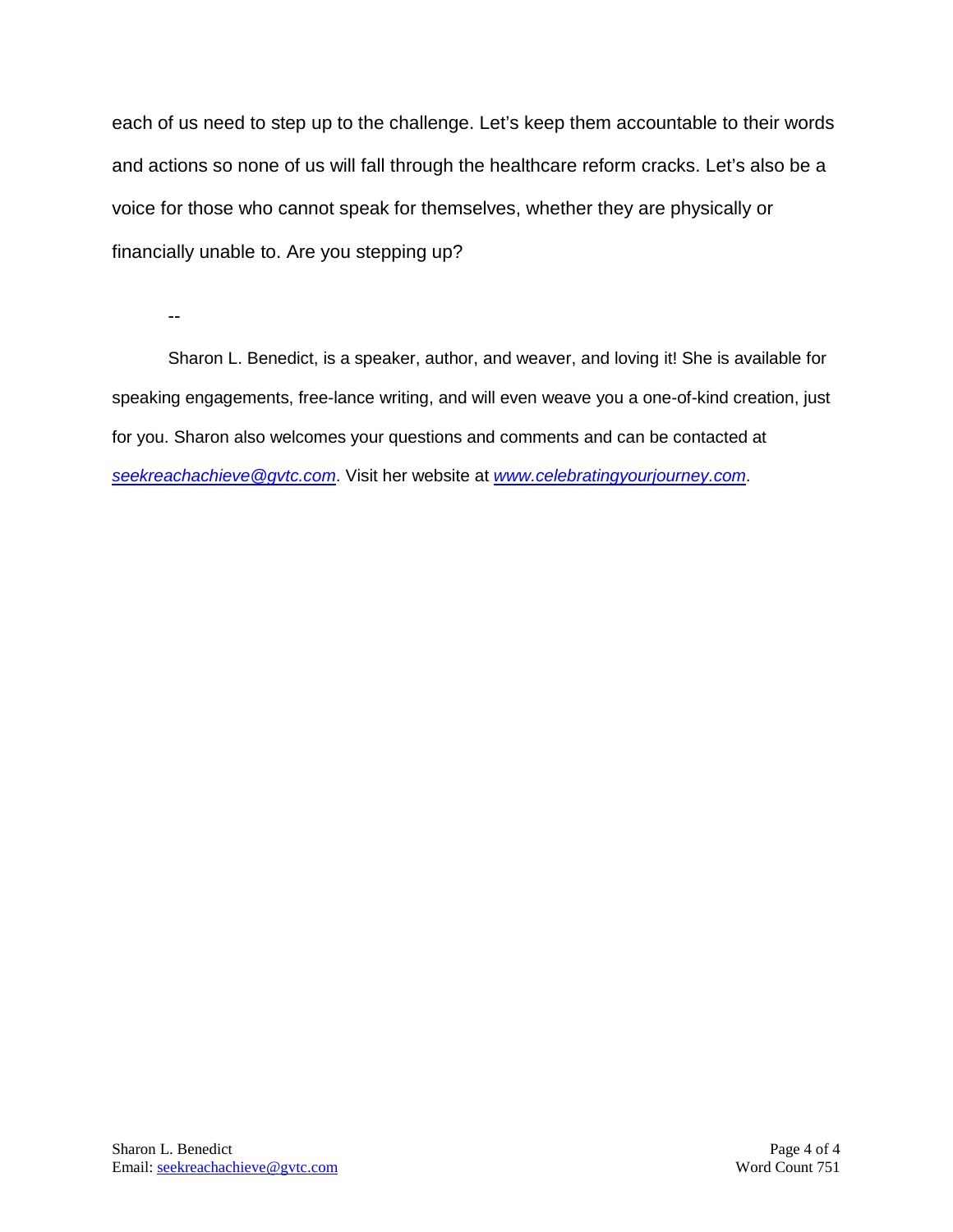*From the Heart...*



*Celebrating because we can! part 1*

(published in Boerne Star, Friday, Dec 23, 2016)

Let's take a breather for the moment from our nation's topsy-turvy election year. Let's focus on our simply celebrating because we can. No matter what is going on in your life, can you go with me for an enduring time of celebration?

I realize we all have difficulties seemingly coming at us routinely, it seems. You and your family may be struggling financially. There are those who have lost their job and don't know what the future holds for them. Some just got fearful news from their doctor about what they thought was simply a cold or minor ache. I know a few who have recently lost a loved one and find it very hard to celebrate between the tears and grief. There are also those who feel the election outcomes have stolen all their hope.

Believe me, I am not making light of whatever struggles any of us are going through right now. Yet, doesn't it all depends on our perspective? Acknowledging our struggle and pain is important and valid. Yet again, don't we still have a choice how we respond? I believe we all do.

We also have the opportunity to match our thoughts and words with some action. That action, whether simple or stupendous, seals our choice to celebrate. Somehow, we do feel better, more hopeful, and more grateful. We are then able to more clearly see that other person with their struggles. We want to gift that same hope so they too can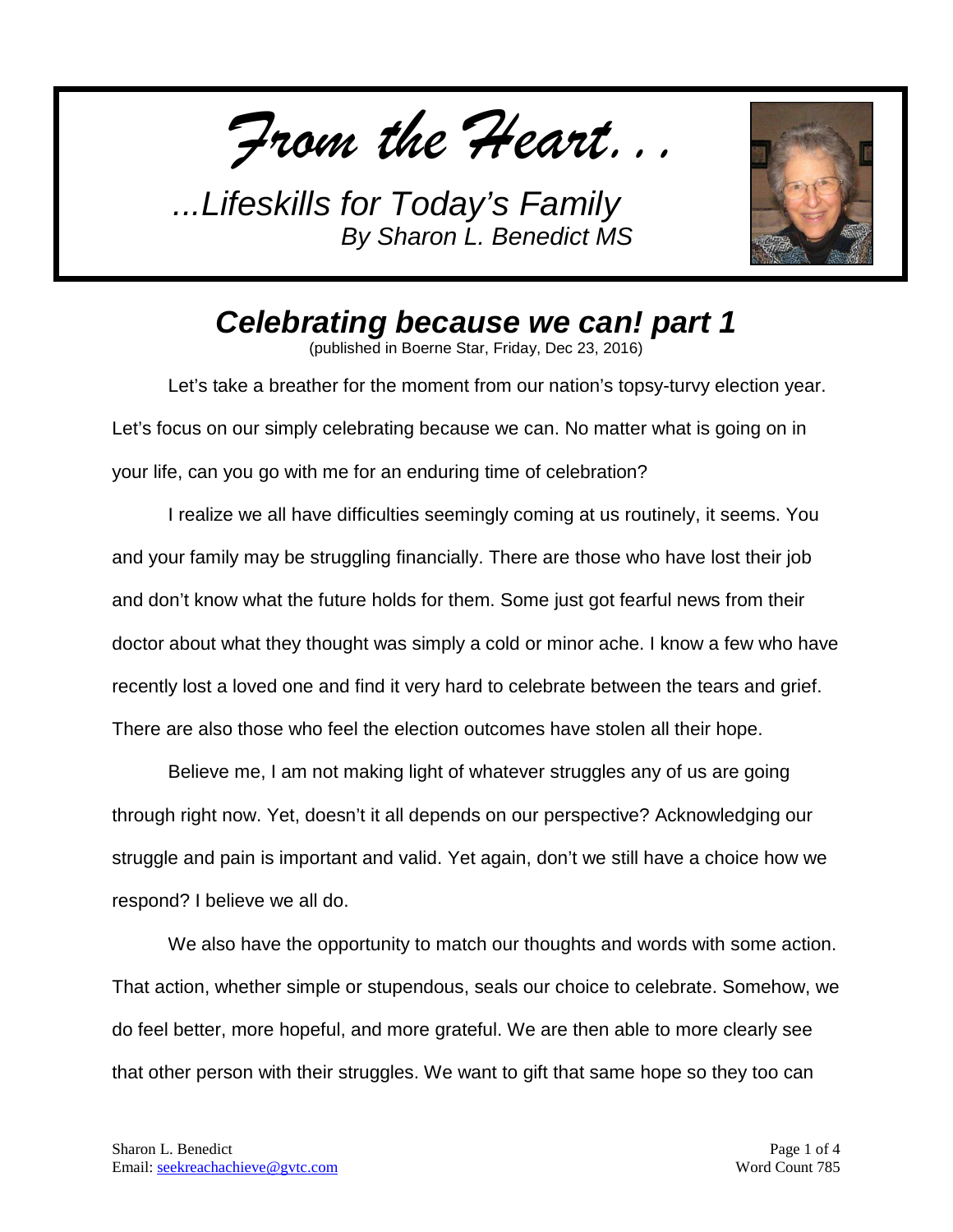feel better and experience what a grateful heart can heal. So, what is lighting up your mind and heart to declare and do something about?

With the help of some thoughtful quotes from Brainy Quotes and others, let's begin to celebrate because we simply can. When we make that choice no matter the struggle, we are already celebrating God's gift of Christmas with family, friends, and strangers alike. We celebrate what is most important . . . our capacity to love and care for one another that lasts forever.

- "Faith is salted and peppered through everything at Christmas. And I love at least one night by the Christmas tree to sing and feel the quiet holiness of that time that's set apart to celebrate love, friendship, and God's gift of the Christ child." Amy Grant
- "Just celebrate the life you had, not the life you could've had." Magic Johnson
- "Our many different cultures notwithstanding, there's something about the holidays that makes the planet communal. Even nations that do not celebrate Christmas can't help but be caught up in the collective spirit of their neighbors, as twinkling lights dot the landscape and carols fill the air. It's an inspiring time of the year." Marlo Thomas
- "Each day holds a surprise. But only if we expect it can we see, hear, or feel it when it comes to us. Let's not be afraid to receive each day's surprise, whether it comes to us as sorrow or as joy It will open a new place in our hearts, a place where we can welcome new friends and celebrate more fully our shared humanity." Henri Nouwen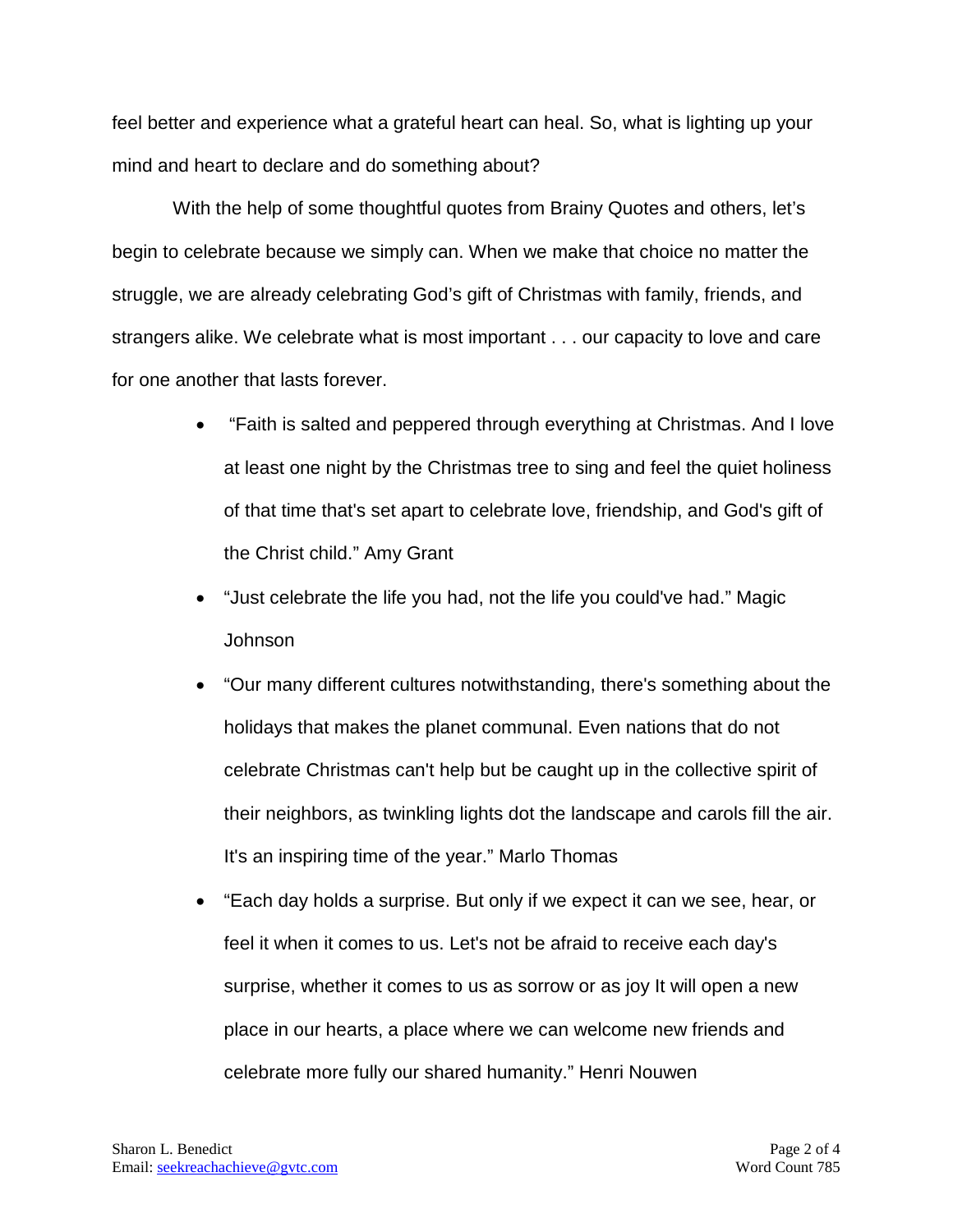- "Christmas is the perfect time to celebrate the love of God and family and to create memories that will last forever. Jesus is God's perfect, indescribable gift. The amazing thing is that not only are we able to receive this gift, but we are able to share it with others on Christmas and every other day of the year." Joel Osteen
- "How important it is for us to recognize and celebrate our heroes and sheroes!" Maya Angelou
- "The more you praise and celebrate your life, the more there is in life to celebrate." Oprah Winfrey
- "Grace is the celebration of life, relentlessly hounding all the noncelebrants in the world. It is a floating, cosmic bash shouting its way through the streets of the universe, flinging the sweetness of its cassations to every window, pounding at every door in a hilarity beyond all liking and happening, until the prodigals come out at last and dance, and the elder brothers finally take their fingers out of their ears." Robert Farrar Capon (Between Noon & Three: Romance, Law & the Outrage of Grace)

Today, whoever is standing in front of you, show them they are loved and have given you that capacity to celebrate, to care, and commit to sharing that love for the rest of your life, day by day, year by year.

A very Merry and Sacred Promise of Christmas to you all!

--

Sharon L. Benedict, is a speaker, author, and weaver, and loving it! She is available for speaking engagements, free-lance writing, and will even weave you a one-of-kind creation, just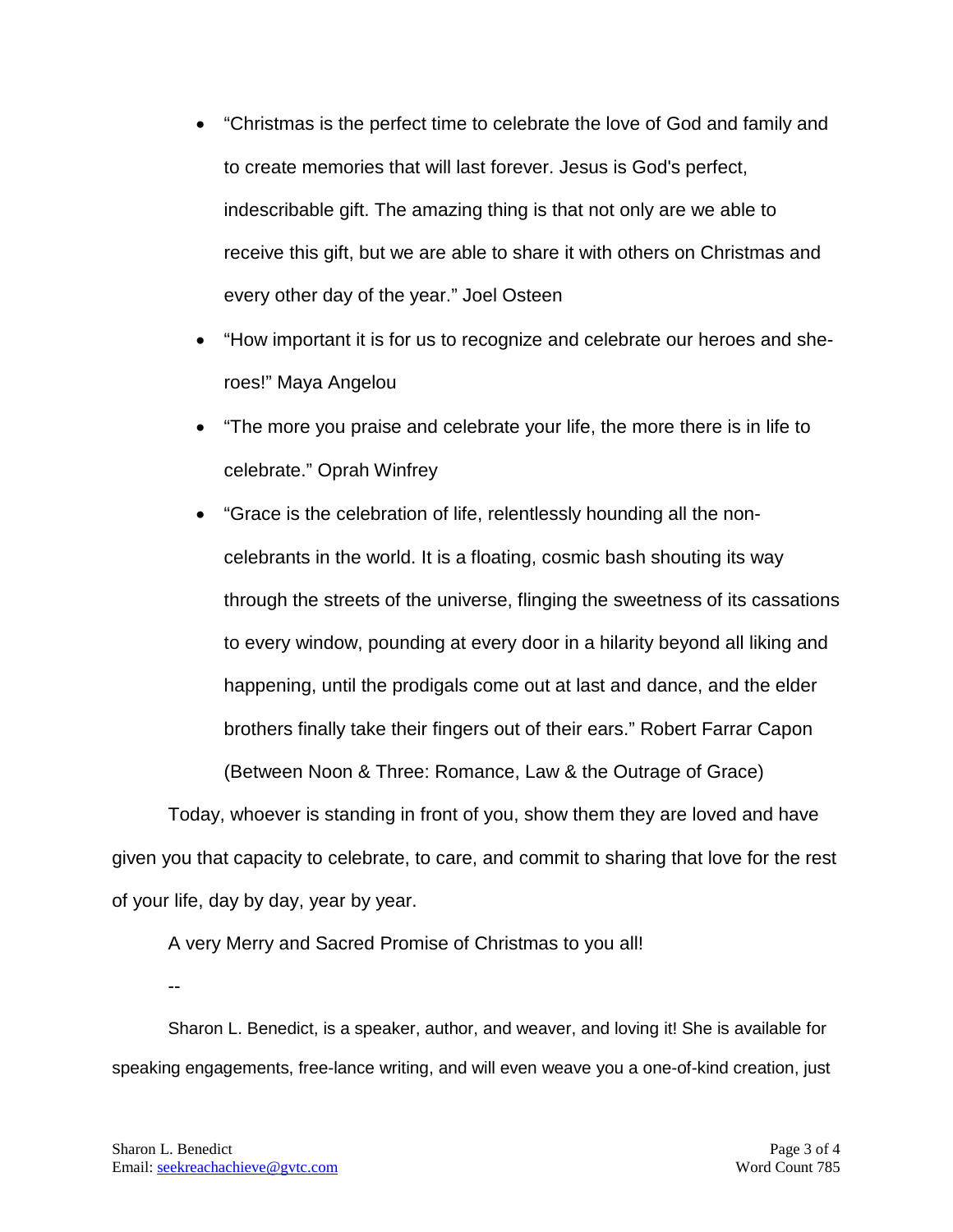for you. Sharon also welcomes your questions and comments and can be contacted at *[seekreachachieve@gvtc.com](mailto:seekreachachieve@gvtc.com)*. Visit her website at *[www.celebratingyourjourney.com](http://www.celebratingyourjourney.com/)*.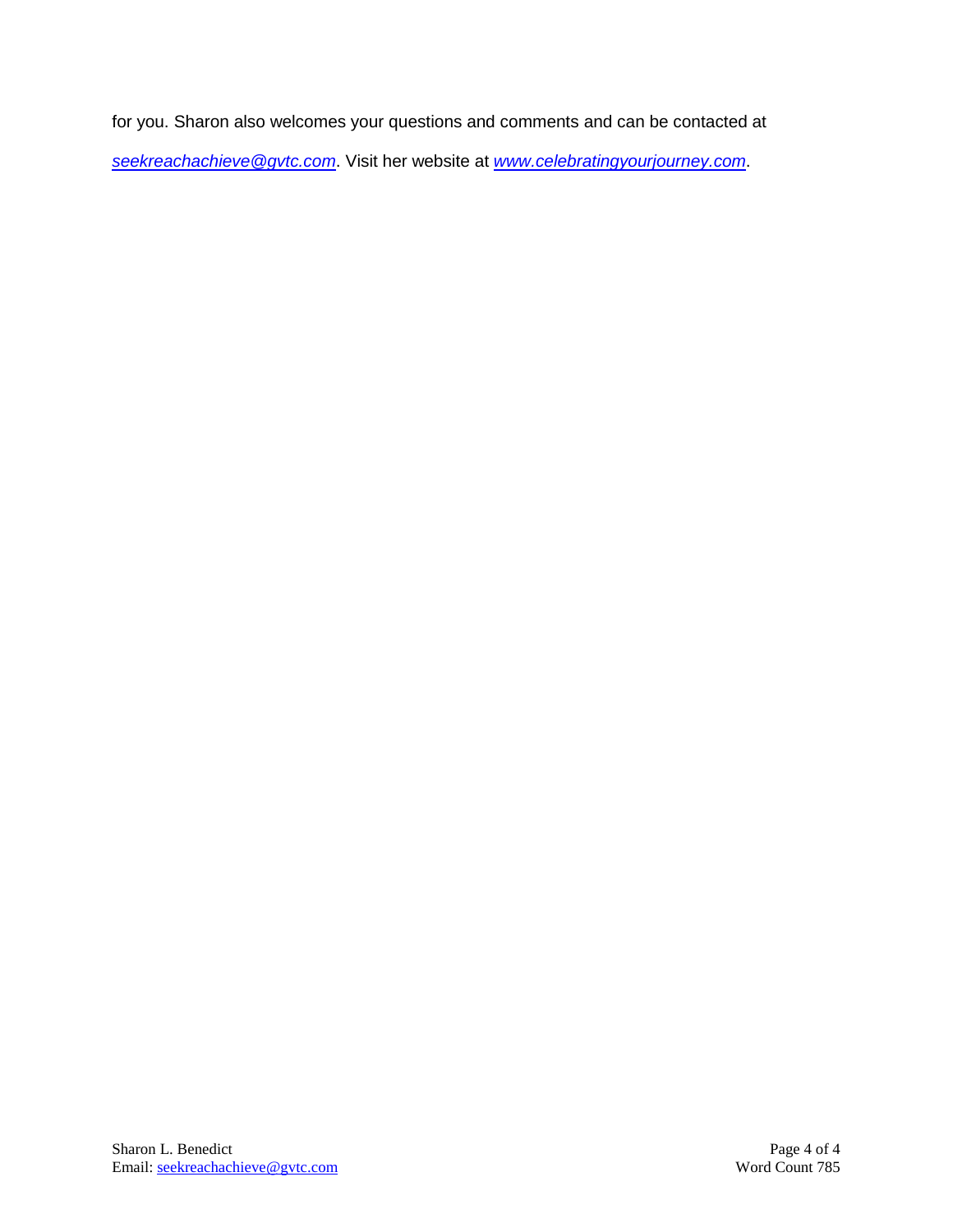*From the Heart...*



*Celebrating because we can! part 2*

(published in Boerne Star, Friday, Dec 30, 2016)

Well, here comes the New Year! Before all the routine stuff begins to settle in, how about those things you promised yourself to celebrate in the coming year? How do they fit into the routine also coming your way?

Since the elections, the Christmas holidays, and now all the press about Trump's 100 day plan and platform coming our way, how about your first 100 days of the new year? What are they going to be filled with? Will it be more "Oh woe is me" or "Oh boy, can't wait to make a difference"? Where does your heart point you to? Hopefully, it won't just be the "same ole, same ole" of overwhelm and complaining, but simple ways at first to celebrate because you can.

Right now, I bet you are saying, "Please, give us a break! We just don't have the energy for one more thing to think about right now, let alone the next 100 days or year!" Have the elections and holidays simply drained you? Ok, I do understand, really I do. Who wants to think about how to help solve some of our community and nation's biggest problems such as poverty, economy, national security, supporting the constitution, healthcare, tax reform, and more. Not at this moment, that's for sure! The holidays and getting along with relatives you haven't seen for years are exhausting enough!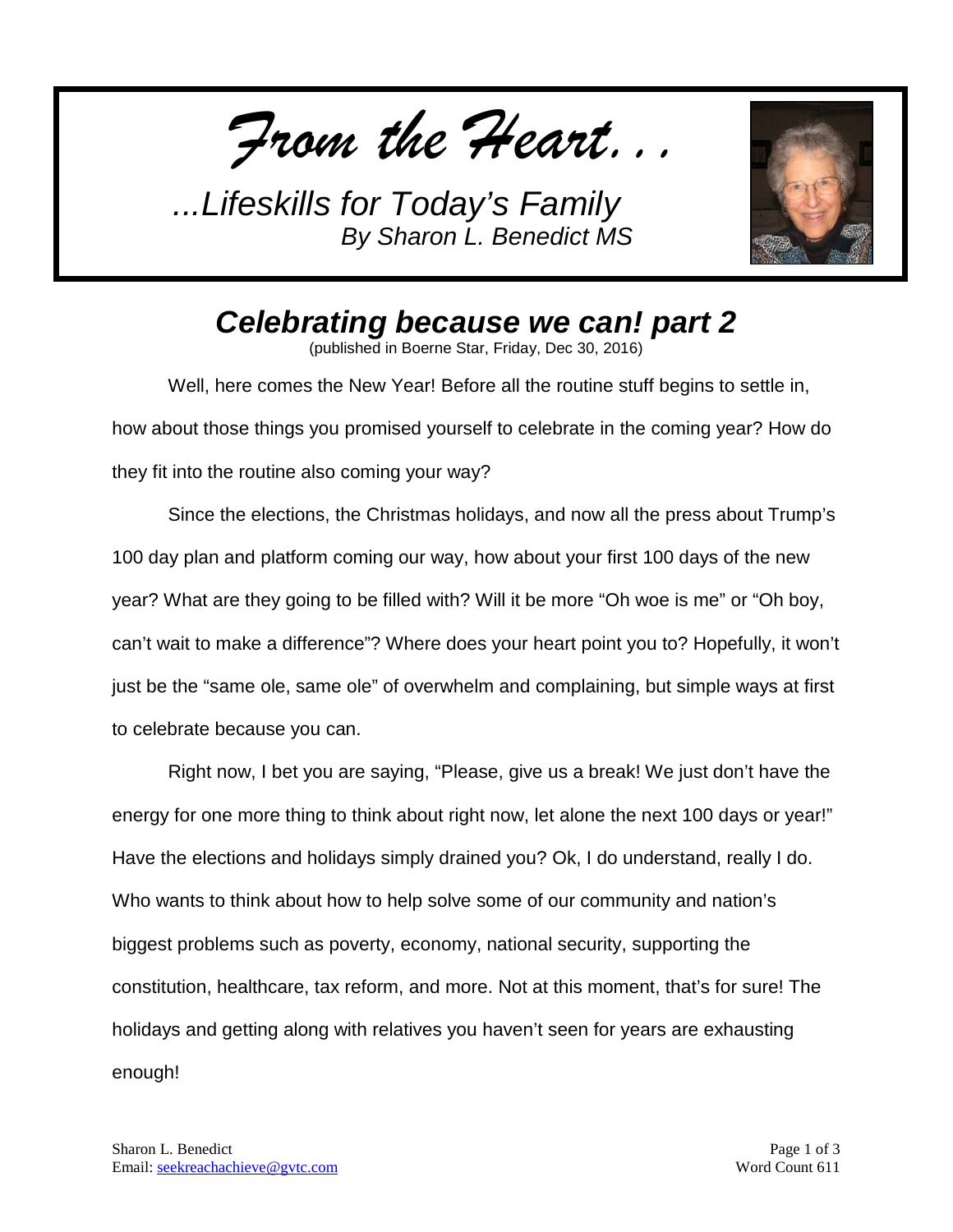How do we even begin when we each have so many things needing our attention right within our families, work, and neighborhoods? We have a house to clean up, work to catch up on, bills to start paying on from all that Christmas shopping, and get over that nasty cold caught somehow from someone.

So, before I start in on the new year with "scathingly brilliant ideas" about how you can make all the difference in 2017 in the lives of others, here's a pause. Let's find our sweet spot to celebrate New Year's Eve and Day in a way that will welcome us into a little haven instead of a hangover.

What sweet spot are you going to land in New Year's Eve and Day? Maybe a friend invited you to their New Year's Eve party. And New Year's Day there is the Rose Bowl Parade and all the national championship games to definitely not miss. The irony of it all is, historically, our January 1<sup>st</sup> started with the Ancient Romans who chose to celebrate on January 1<sup>st</sup> to honor their Roman god Janus of which January was named.

According to Wikipedia, Janus was the god of gates and doors, symbolizing transition and new beginnings. Janus had two faces—one looking over the past year and the other toward the New Year. This concept has not really changed much over time, except maybe for the type of sports we all watch on that day. Fortunately, they are no long fought to the death. This reflective tradition is still a central idea of how we look on the past year and celebrate the New Year.

So, the only thing I encourage you to do besides having loads of fun and relax without getting drunk, is to give some quiet moments for thoughts and words of gratitude for what happened in your life last year. Then speak hope and confidence for the New Year for yourself and all those you care about. You will then be ready to follow